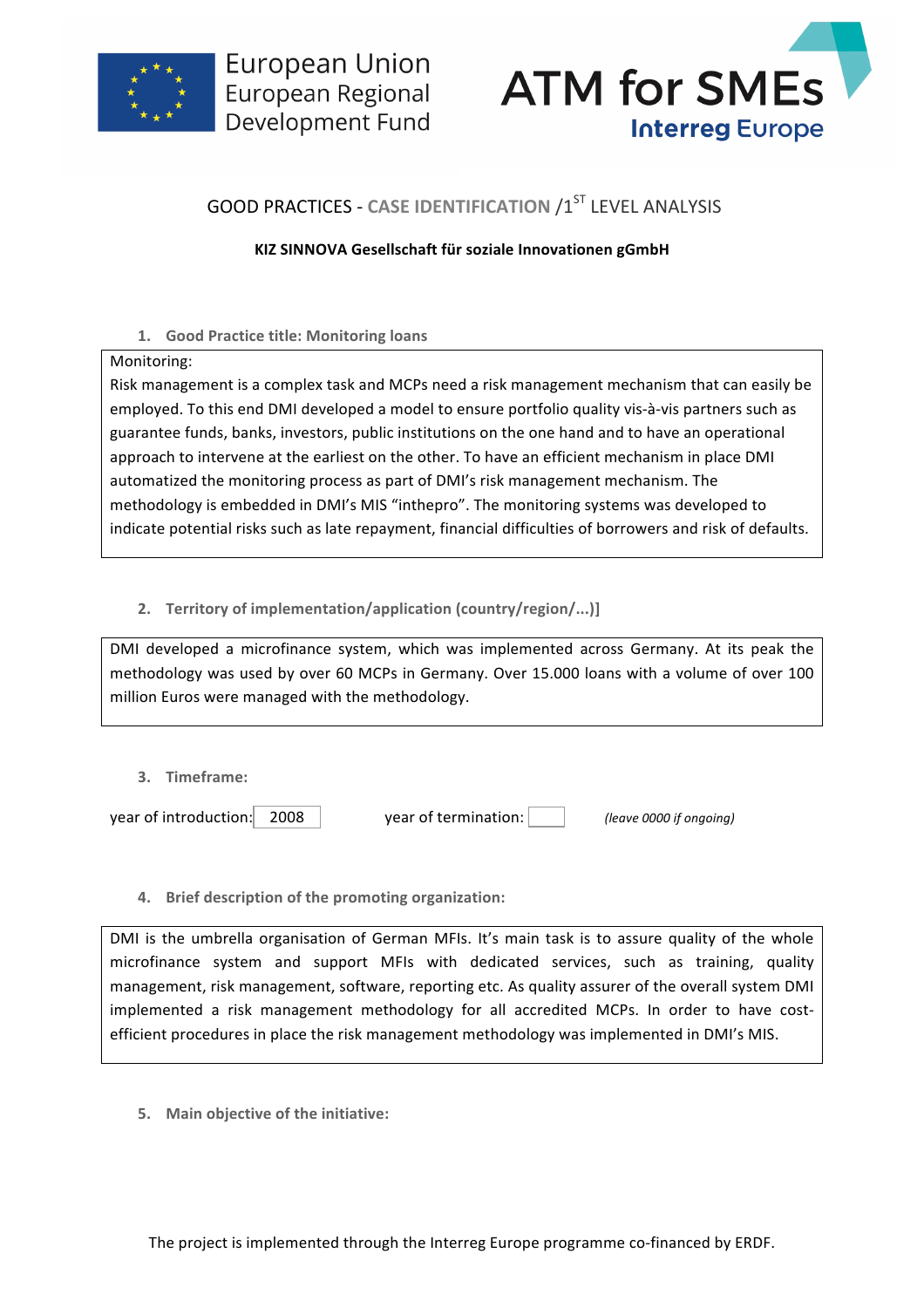



The main objective of the initiative is:

- to have an efficient risk management mechanism in place
- to ensure portfolio quality
- to provide a tool, which can be easily used by loan officers
- to supervise loan officer's performance
- to ensure a low risk of defaults
- to have a mechanism, which enables MCPs to engage immediately
- to ensure cost-efficient procedures
- to ensure quality loan provision vis-à-vis investors
- **6.** Brief explanation of the initiative:

The monitoring procedure is part of the risk management mechanism has been implemented in DMI's MIS.

## **Monitoring:**

Every borrower had to sign an agreement to participate in the monitoring process. 20 days before the next instalment an email is sent to the borrower, which has to be answered within 5 days. If the borrower does not answer the loan officer contacts the borrower immediately. Not answering the email is an indicator that the borrower might have difficulties to pay the next instalment. The borrower has to answer the following questions:

## **1. Personal well-being**

How do you feel as entrepreneur/in your private life? Are you happy with the development of your business?

## **2. State of business**

Is your business developing like forecasted/drafted in your business plan?

## **3. Repayment of loan**

Are you able to repay yopur loan at the end of the month?

**Note**

Would you like to send a message to your loan officer?

Textfield: message from borrower to MCP

The project is implemented through the Interreg Europe programme co-financed by ERDF.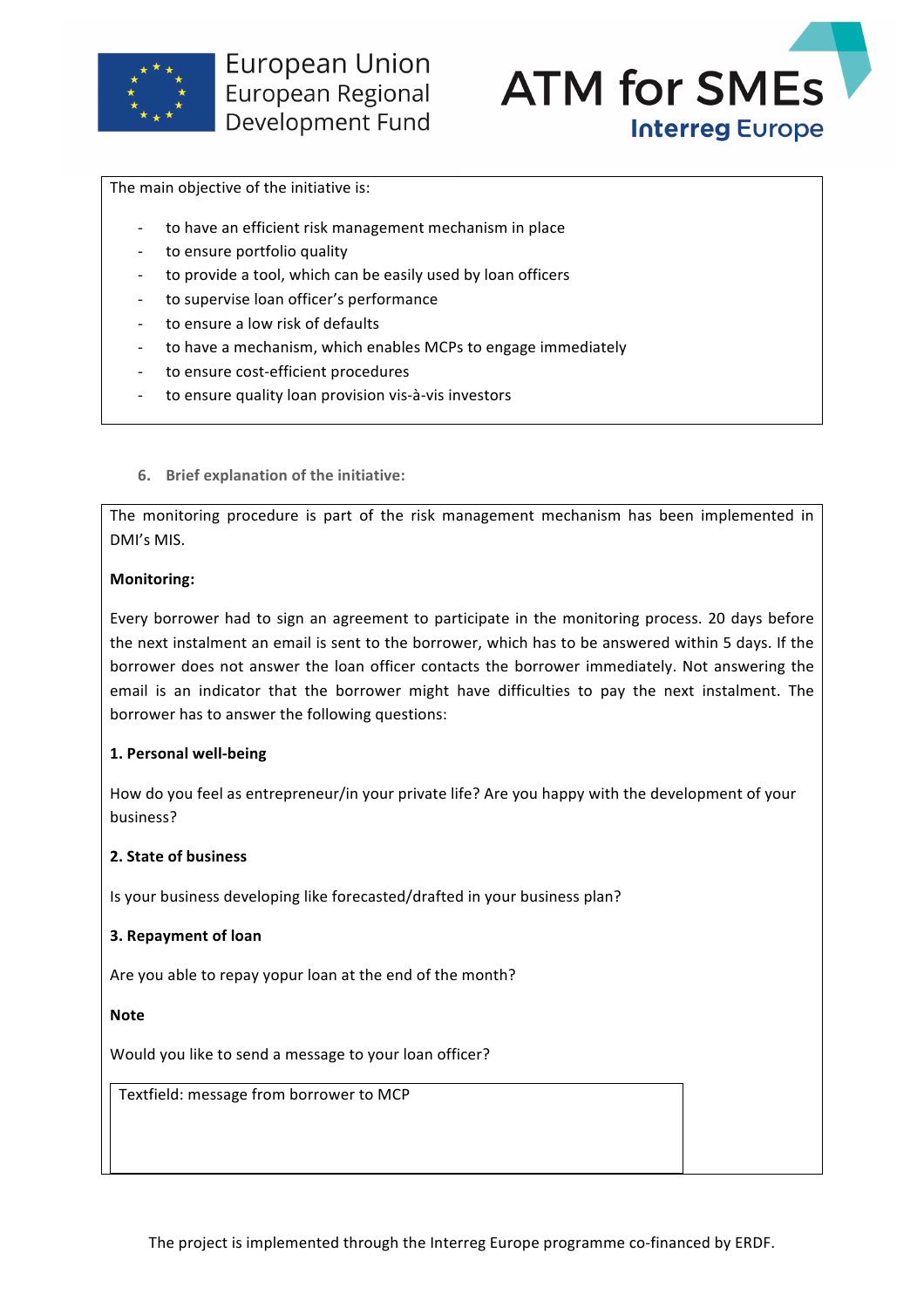



| Screenshot of email:                                                                                                                                                                               |  |
|----------------------------------------------------------------------------------------------------------------------------------------------------------------------------------------------------|--|
| · Persönliches Wohlergehen                                                                                                                                                                         |  |
| Wie fühlen Sie sich als Unternehmer/in und im Privatleben? Sind Sie mit der Entwicklung zufrieden?<br>$\bigcirc$ -3 $\bigcirc$ -2 $\bigcirc$ -1 $\bigcirc$ +1 $\bigcirc$ +2 $\bigcirc$ +3          |  |
| • Zustand des Unternehmens                                                                                                                                                                         |  |
| Entwickelt sich Ihr Unternehmen planmäßig und wie im Konzept vorgesehen<br>(Anhang des Darlehensvertrages)?<br>$\bigcirc$ -3 $\bigcirc$ -2 $\bigcirc$ -1 $\bigcirc$ +1 $\bigcirc$ +2 $\bigcirc$ +3 |  |
| • Zahlung möglich                                                                                                                                                                                  |  |
| Werden Sie die nächste Rate am 30. 00 bezahlen?<br>◯ Nein ◯ Ja, ich zahle die Zinsen und die Tilgung                                                                                               |  |
| • Anmerkung                                                                                                                                                                                        |  |
| Wollen Sie Ihre Antworten erläutern oder uns etwas anderes mitteilen?                                                                                                                              |  |
|                                                                                                                                                                                                    |  |
| Senden                                                                                                                                                                                             |  |

**7.** Target group and measures to involve the target group:

MCPs need a cost-efficient and reliable mechanism, which provides loan officers with a tool to monitor their borrowers closely and have early warnings to interact with borrowers immediately. Overall any microfinance system needs a mechanism to demonstrate responsible and quality loan provision. An effective monitoring system is needed vis-à-vis investors and other stakeholders to demonstrate reliable and responsible loan provisioning.

**8. Innovativeness:**

DMI has developed a standardized, reliable and transparent risk management mechanism, which is easy to implement at all levels and cost-efficient. It allows for fast intervention and creates a high quality delivery of microloans.

**9. Outcomes:**

The most important outcomes are:

- cost efficient risk management mechanism available for all participating MCPs
- early stage intervention

The project is implemented through the Interreg Europe programme co-financed by ERDF.